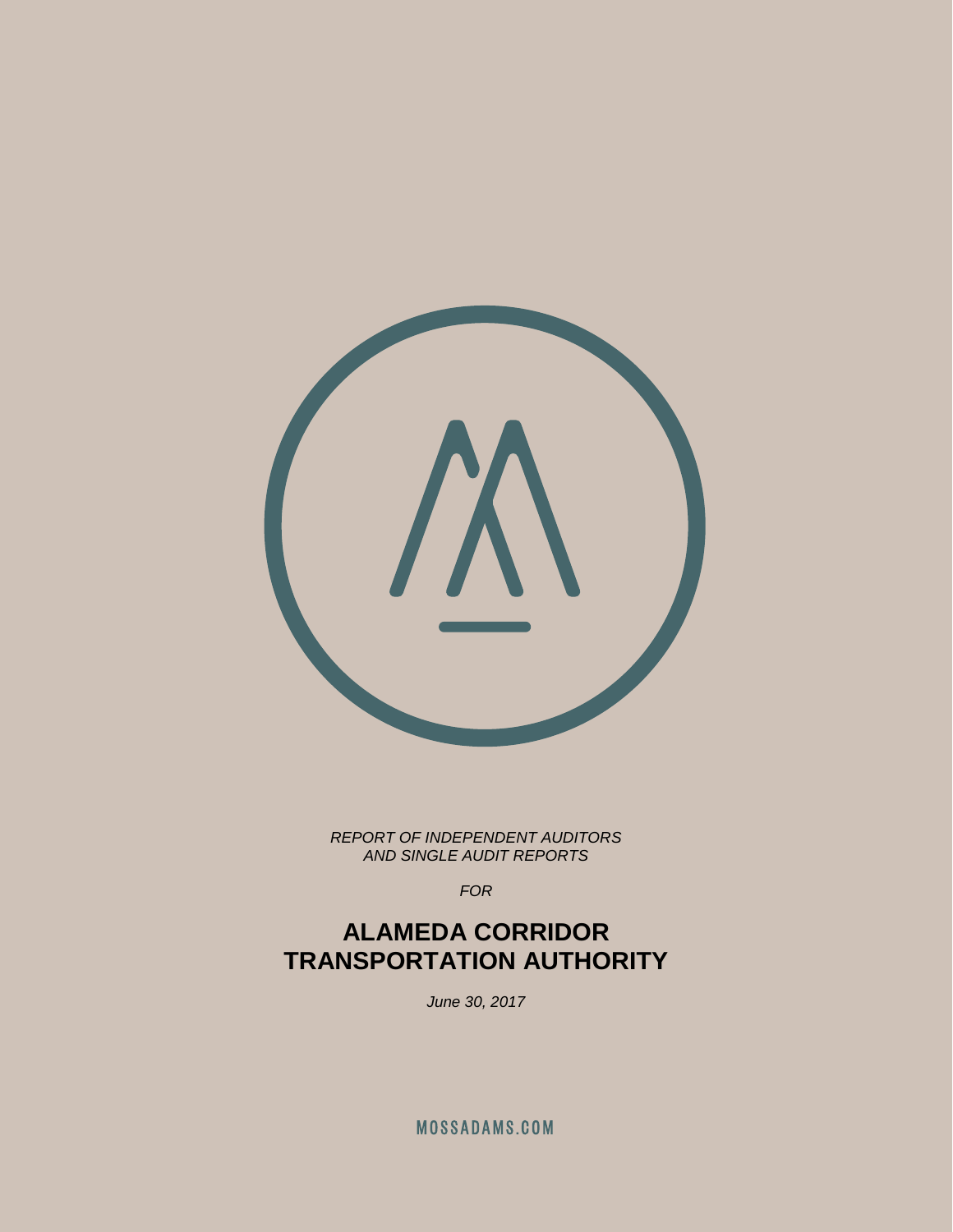# **Table of Contents**

|                                                                                                                                                                                                                                      | PAGE    |
|--------------------------------------------------------------------------------------------------------------------------------------------------------------------------------------------------------------------------------------|---------|
| Report of Independent Auditors on the Financial Statements<br>for the Year Ended June 30, 2017                                                                                                                                       |         |
| Report of Independent Auditors on Internal Control Over Financial<br>Reporting and on Compliance and Other Matters Based on an Audit of<br>Financial Statements Performed in Accordance with Government<br><b>Auditing Standards</b> | $1 - 2$ |
| Report of Independent Auditors on Compliance for the Major Federal Program;<br>Report on Internal Control Over Compliance; and<br>Report on the Schedule of Expenditures of Federal Awards<br>Required by the Uniform Guidance       | $3 - 5$ |
| Schedule of Expenditures of Federal Awards                                                                                                                                                                                           | 6       |
| Notes to Schedule of Expenditures of Federal Awards                                                                                                                                                                                  | 7       |
| Schedule of Findings and Questioned Costs                                                                                                                                                                                            | 8       |
|                                                                                                                                                                                                                                      |         |

\* Incorporated by reference only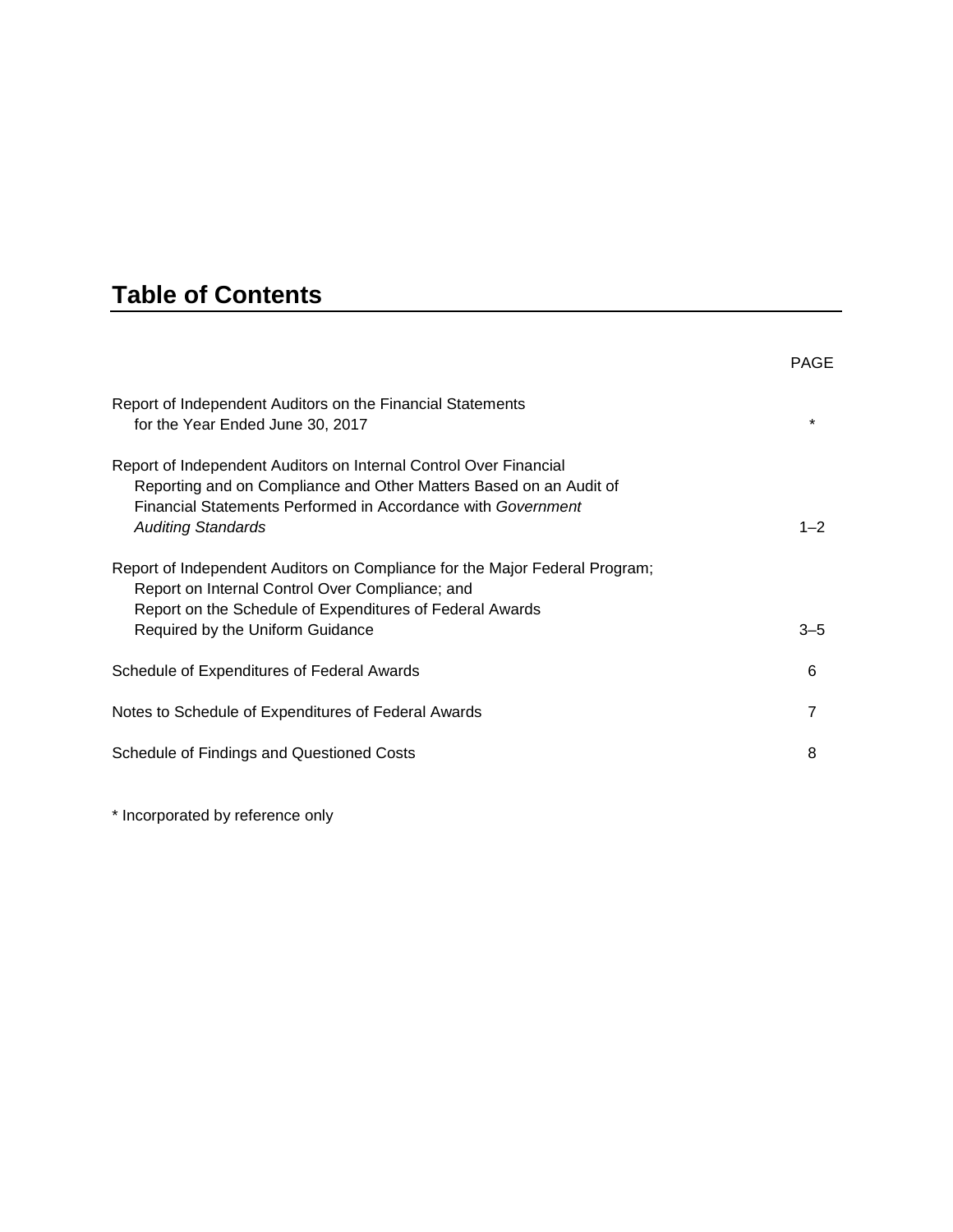**MOSSADAMS** 

# **Report of Independent Auditors on Internal Control Over Financial Reporting and on Compliance and Other Matters Based on an Audit of Financial Statements Performed in Accordance with** *Government Auditing Standards*

The Governing Board Alameda Corridor Transportation Authority

We have audited, in accordance with the auditing standards generally accepted in the United States of America and the standards applicable to financial audits contained in *Government Auditing Standards* issued by the Comptroller General of the United States, the basic financial statements of Alameda Corridor Transportation Authority (ACTA or the Authority), which comprise the statement of net position as of June 30, 2017, and the related statements of revenues, expenses, and changes in net position and cash flows for the year then ended, and the related notes to the financial statements, and have issued our report thereon dated October 31, 2017.

#### **Internal Control Over Financial Reporting**

In planning and performing our audit of the financial statements, we considered ACTA's internal control over financial reporting (internal control) to determine the audit procedures that are appropriate in the circumstances for the purpose of expressing our opinion on the financial statements, but not for the purpose of expressing an opinion on the effectiveness of ACTA's internal control. Accordingly, we do not express an opinion on the effectiveness of ACTA's internal control.

A *deficiency in internal control* exists when the design or operation of a control does not allow management or employees, in the normal course of performing their assigned functions, to prevent, or detect and correct, misstatements on a timely basis. A *material weakness* is a deficiency, or a combination of deficiencies, in internal control such that there is a reasonable possibility that a material misstatement of the entity's financial statements will not be prevented, or detected and corrected, on a timely basis. A *significant deficiency* is a deficiency, or a combination of deficiencies, in internal control that is less severe than a material weakness, yet important enough to merit attention by those charged with governance.

Our consideration of internal control was for the limited purpose described in the first paragraph of this section and was not designed to identify all deficiencies in internal control that might be material weaknesses or significant deficiencies. Given these limitations, during our audit we did not identify any deficiencies in internal control that we consider to be material weaknesses. However, material weaknesses may exist that have not been identified.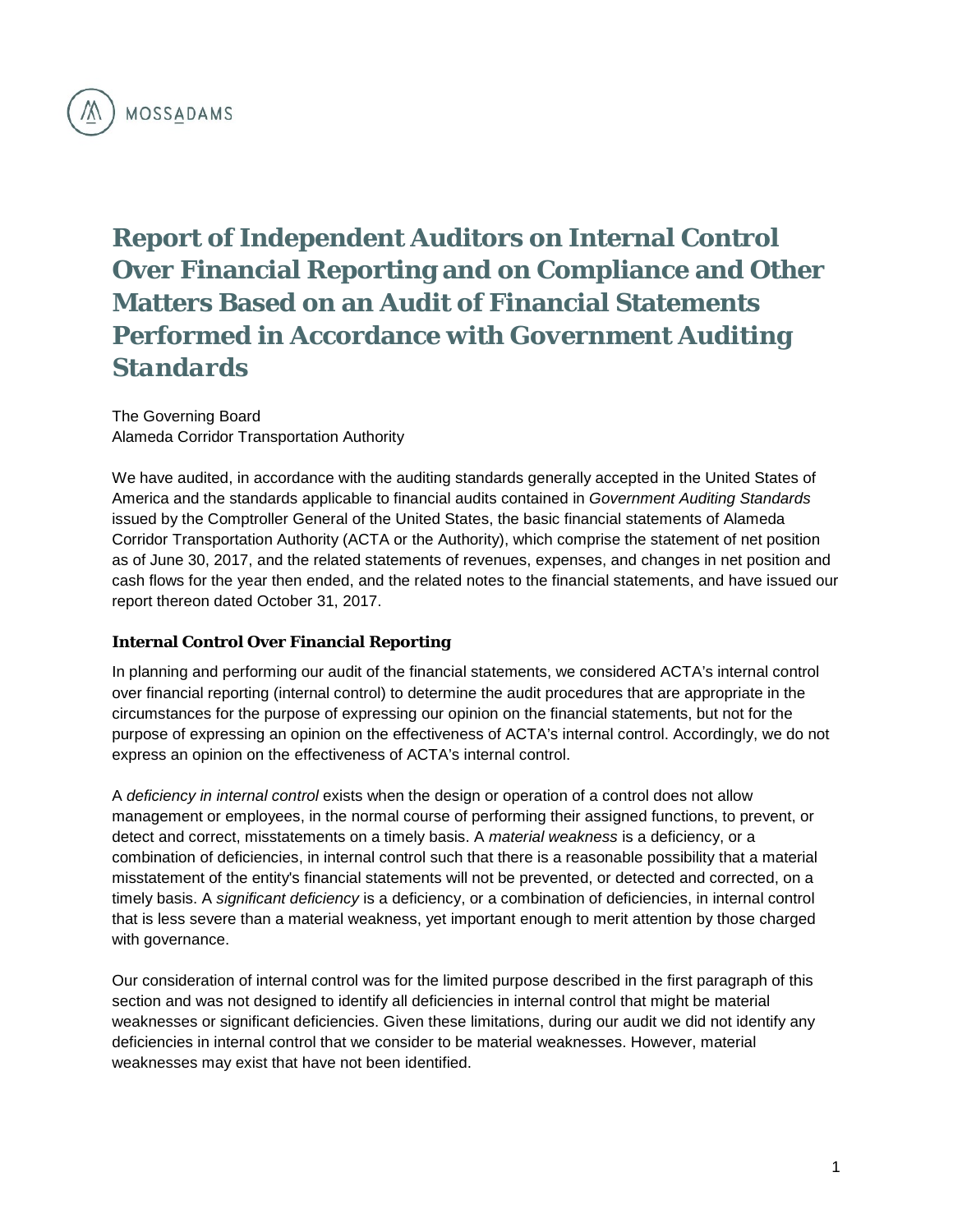#### **Compliance and Other Matters**

As part of obtaining reasonable assurance about whether ACTA's financial statements are free from material misstatement, we performed tests of its compliance with certain provisions of laws, regulations, contracts, and grant agreements, noncompliance with which could have a direct and material effect on the determination of financial statement amounts. However, providing an opinion on compliance with those provisions was not an objective of our audit, and accordingly, we do not express such an opinion. The results of our tests disclosed no instances of noncompliance or other matters that are required to be reported under *Government Auditing Standards*.

#### **Purpose of this Report**

The purpose of this report is solely to describe the scope of our testing of internal control and compliance and the results of that testing, and not to provide an opinion on the effectiveness of the entity's internal control or on compliance. This report is an integral part of an audit performed in accordance with *Government Auditing Standards* in considering the entity's internal control and compliance. Accordingly, this communication is not suitable for any other purpose.

Moss Adams LLP

Irvine, California October 31, 2017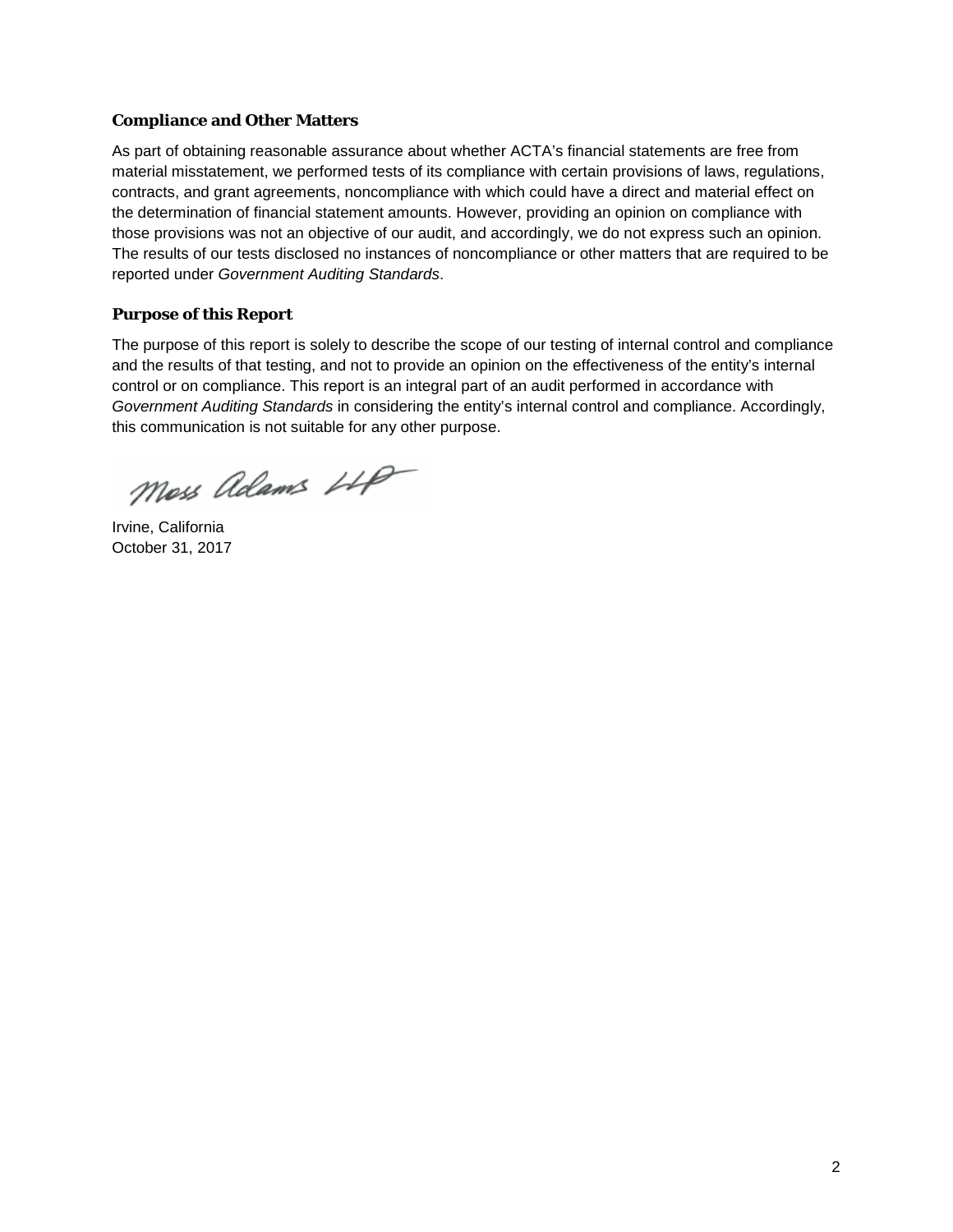

## **Report of Independent Auditors On Compliance for the Major Federal Program; Report on Internal Control Over Compliance; and Report on the Schedule of Expenditures of Federal Awards Required by the Uniform Guidance**

The Governing Board Alameda Corridor Transportation Authority

#### **Report on Compliance for the Major Federal Program**

We have audited Alameda Corridor Transportation Authority's (ACTA or the Authority) compliance with the types of compliance requirements described in the *OMB Compliance Supplement* that could have a direct and material effect on ACTA's major federal program for the year ended June 30, 2017. ACTA's major federal program is identified in the summary of auditor's results section of the accompanying schedule of findings and questioned costs.

#### *Management's Responsibility*

Management is responsible for compliance with federal statutes, regulations, and the terms and conditions of its federal awards applicable to its federal programs.

#### *Auditor's Responsibility*

Our responsibility is to express an opinion on compliance for ACTA's major federal program based on our audit of the types of compliance requirements referred to above. We conducted our audit of compliance in accordance with auditing standards generally accepted in the United States of America; the standards applicable to financial audits contained in *Government Auditing Standards*, issued by the Comptroller General of the United States; and the audit requirements of Title 2 U.S. *Code of Federal Regulations* (CFR) Part 200, *Uniform Administrative Requirements, Cost Principles, and Audit Requirements for Federal Awards* (Uniform Guidance). Those standards and the Uniform Guidance require that we plan and perform the audit to obtain reasonable assurance about whether noncompliance with the types of compliance requirements referred to above that could have a direct and material effect on a major federal program occurred. An audit includes examining, on a test basis, evidence about ACTA's compliance with those requirements and performing such other procedures as we considered necessary in the circumstances.

We believe that our audit provides a reasonable basis for our opinion on compliance for the major federal program. However, our audit does not provide a legal determination of ACTA's compliance.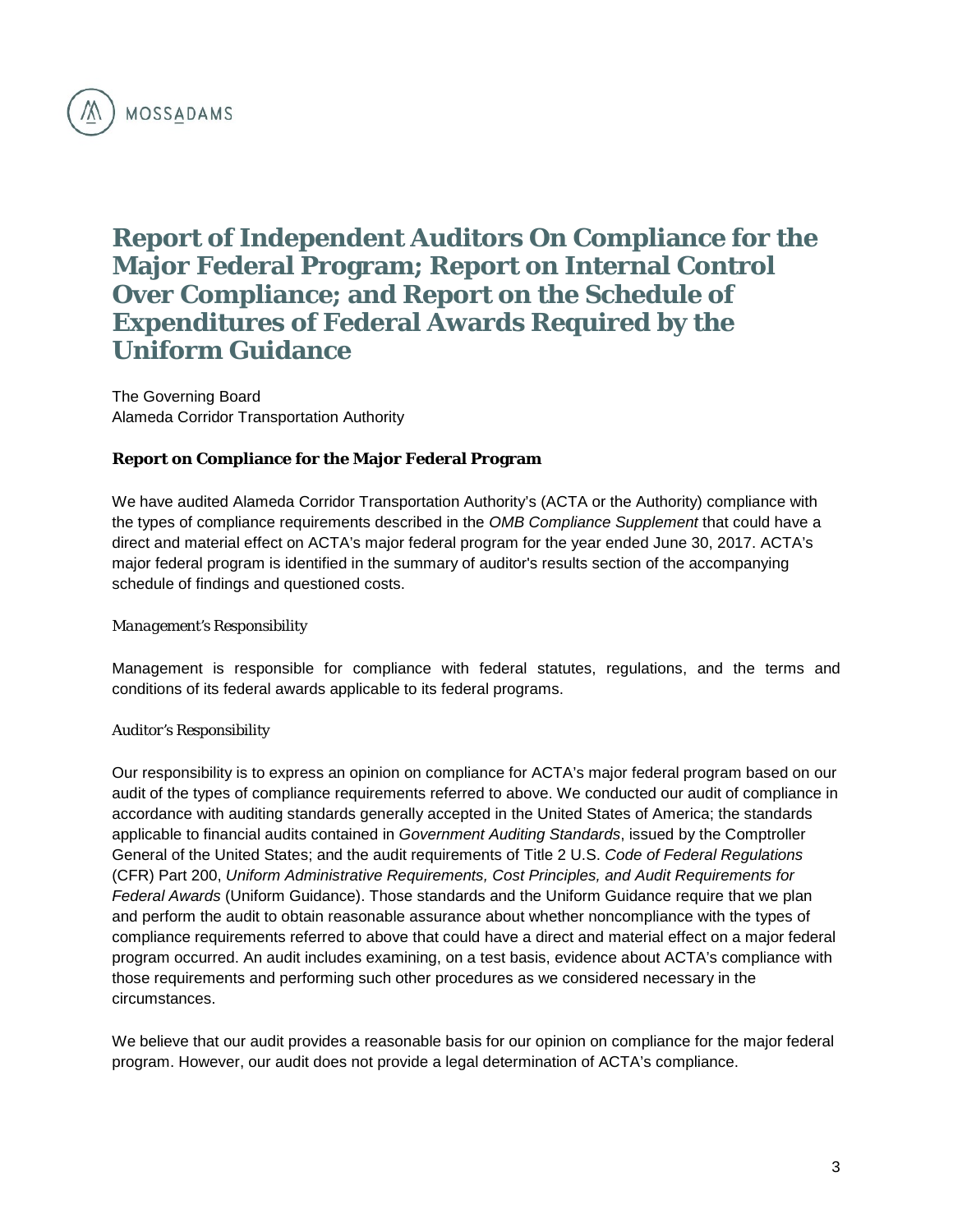#### *Opinion on the Major Federal Program*

In our opinion, ACTA complied, in all material respects, with the types of compliance requirements referred to above that could have a direct and material effect on its major federal program for the year ended June 30, 2017.

#### **Report on Internal Control Over Compliance**

Management of ACTA is responsible for establishing and maintaining effective internal control over compliance with the types of compliance requirements referred to above. In planning and performing our audit of compliance, we considered ACTA's internal control over compliance with the types of requirements that could have a direct and material effect on the major federal program to determine the auditing procedures that are appropriate in the circumstances for the purpose of expressing an opinion on compliance for the major federal program and to test and report on internal control over compliance in accordance with the Uniform Guidance, but not for the purpose of expressing an opinion on the effectiveness of internal control over compliance. Accordingly, we do not express an opinion on the effectiveness of ACTA's internal control over compliance.

A *deficiency in internal control over compliance* exists when the design or operation of a control over compliance does not allow management or employees, in the normal course of performing their assigned functions, to prevent, or detect and correct, noncompliance with a type of compliance requirement of a federal program on a timely basis. A *material weakness in internal control over compliance* is a deficiency, or a combination of deficiencies, in internal control over compliance such that there is a reasonable possibility that material noncompliance with a type of compliance requirement of a federal program will not be prevented, or detected and corrected, on a timely basis. A *significant deficiency in internal control over compliance* is a deficiency, or a combination of deficiencies, in internal control over compliance with a type of compliance requirement of a federal program that is less severe than a material weakness in internal control over compliance, yet important enough to merit attention by those charged with governance.

Our consideration of internal control over compliance was for the limited purpose described in the first paragraph of this section and was not designed to identify all deficiencies in internal control over compliance that might be material weaknesses or significant deficiencies. We did not identify any deficiencies in internal control over compliance that we consider to be material weaknesses. However, material weaknesses may exist that have not been identified.

The purpose of this report on internal control over compliance is solely to describe the scope of our testing of internal control over compliance and the results of that testing based on the requirements of the Uniform Guidance. Accordingly, this report is not suitable for any other purpose.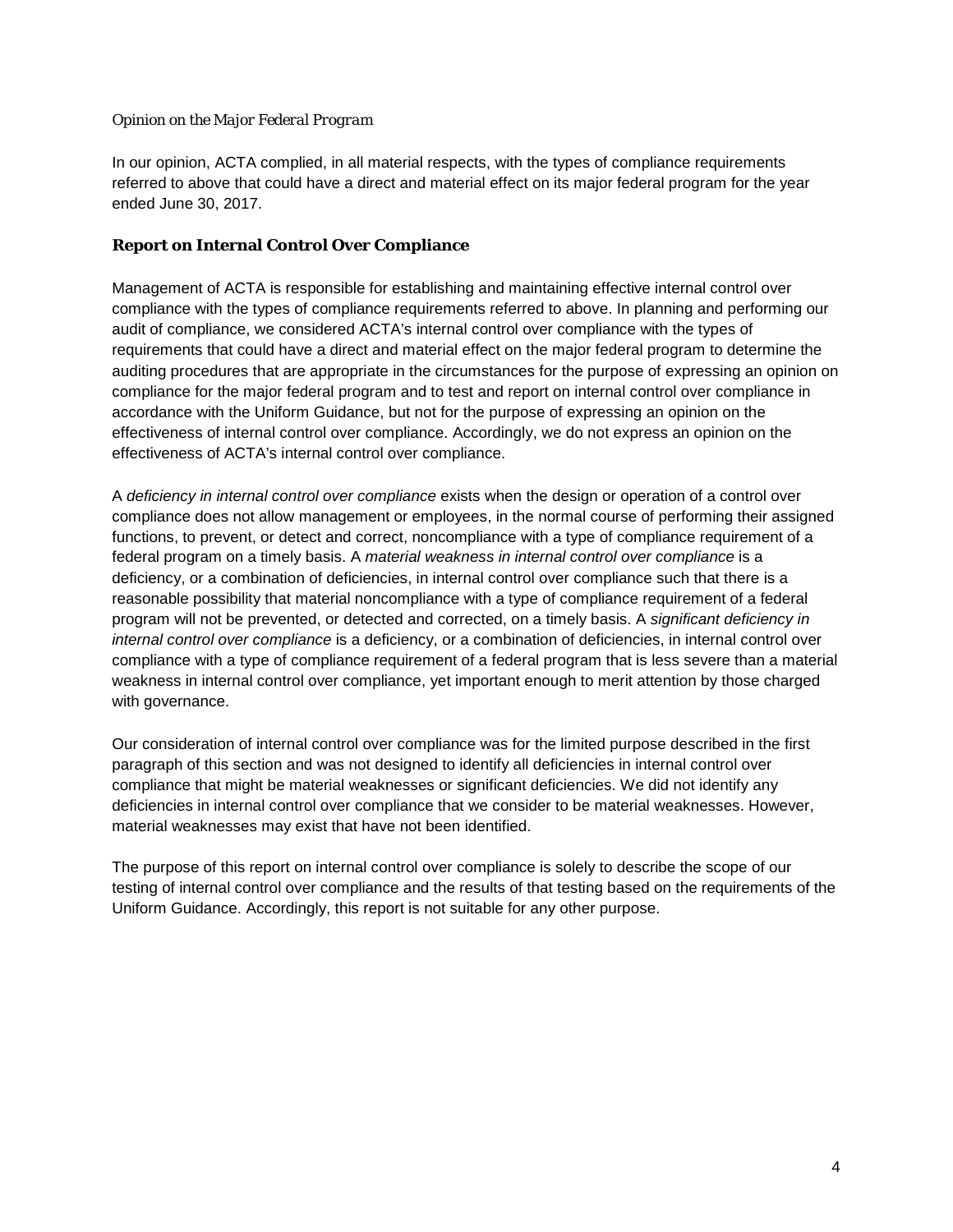#### **Report on Schedule of Expenditures of Federal Awards Required by the Uniform Guidance**

We have audited the financial statements of ACTA as of and for the year ended June 30, 2017, and have issued our report thereon dated October 31, 2017, which contained an unmodified opinion on those financial statements. Our audit was conducted for the purpose of forming an opinion on the financial statements as a whole. The accompanying schedule of expenditures of federal awards is presented for purposes of additional analysis as required by the Uniform Guidance and is not a required part of the financial statements. Such information is the responsibility of management and was derived from and relates directly to the underlying accounting and other records used to prepare the financial statements. The information has been subjected to the auditing procedures applied in the audit of the financial statements and certain additional procedures, including comparing and reconciling such information directly to the underlying accounting and other records used to prepare the financial statements or to the financial statements themselves, and other additional procedures in accordance with auditing standards generally accepted in the United States of America. In our opinion, the schedule of expenditures of federal awards is fairly stated in all material respects in relation to the financial statements as a whole.

Moss Adams LLP

Irvine, California October 31, 2017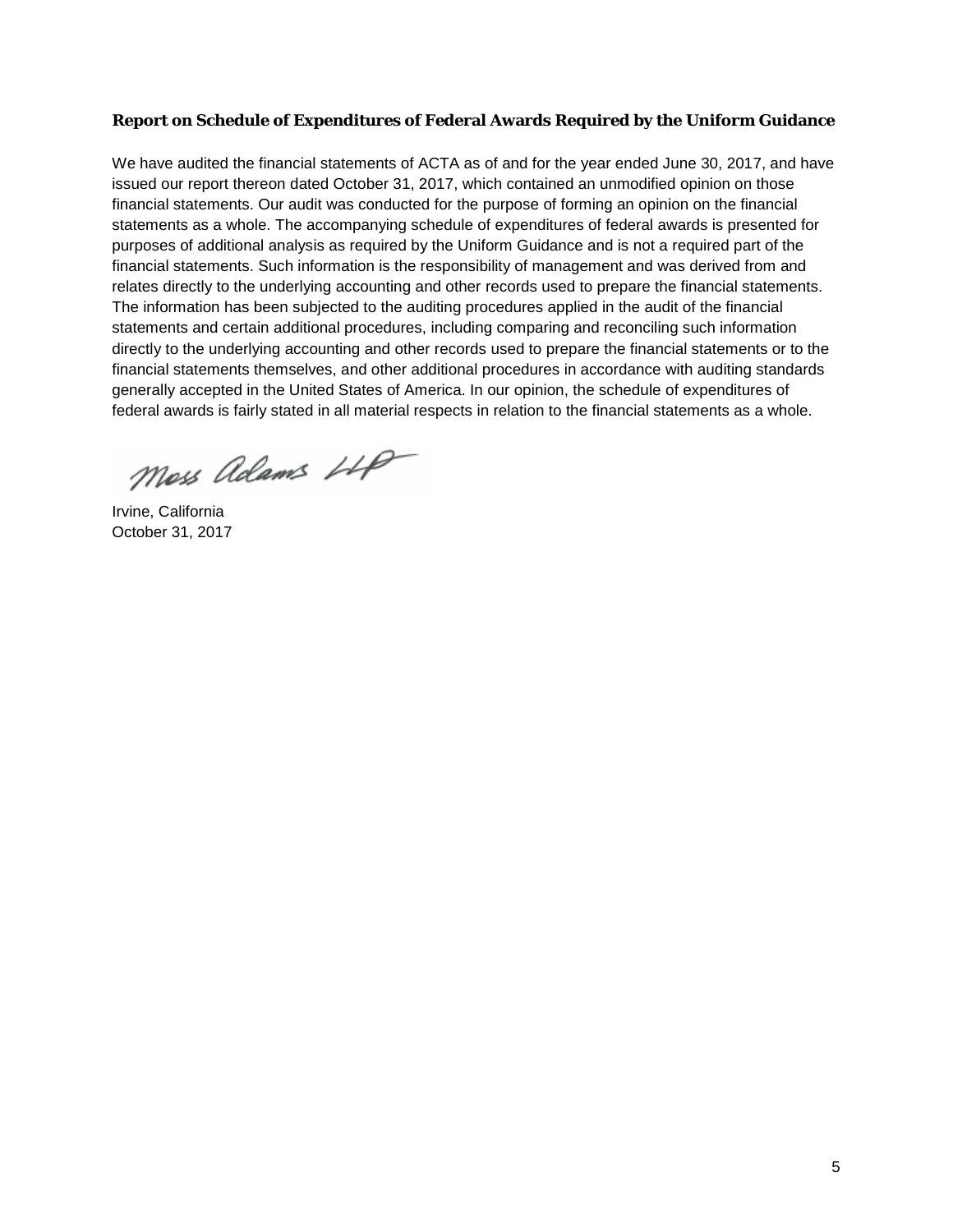## **Alameda Corridor Transportation Authority Schedule of Expenditures of Federal Awards Year Ended June 30, 2017**

| Federal Grantor/Pass Through Grantor/<br>Program or Cluster Title                                     | <b>CFDA</b><br>Number | Pass Through Entity<br><b>Identifying Number</b> | Federal<br>Expenditures | Passed-<br>through to<br>Subrecipients |
|-------------------------------------------------------------------------------------------------------|-----------------------|--------------------------------------------------|-------------------------|----------------------------------------|
| HIGHWAY PLANNING AND CONSTRUCTION CLUSTER<br>U.S. Department of Transportation<br>Direct:             |                       |                                                  |                         |                                        |
| <b>Highway Planning and Construction</b>                                                              | 20.205                | N/A                                              | \$<br>41.400            | \$                                     |
| Pass through the California Department of Transportation:<br><b>Highway Planning and Construction</b> | 20,205                | 07-4914 & 07-4872                                | 1,281,795               |                                        |
| Total U.S. Department of Transportation                                                               |                       |                                                  | 1,323,195               |                                        |
| Total Highway Planning and Construction Cluster                                                       |                       |                                                  | 1,323,195               |                                        |
| <b>Total Expenditures of Federal Awards</b>                                                           |                       |                                                  | 1,323,195               | \$                                     |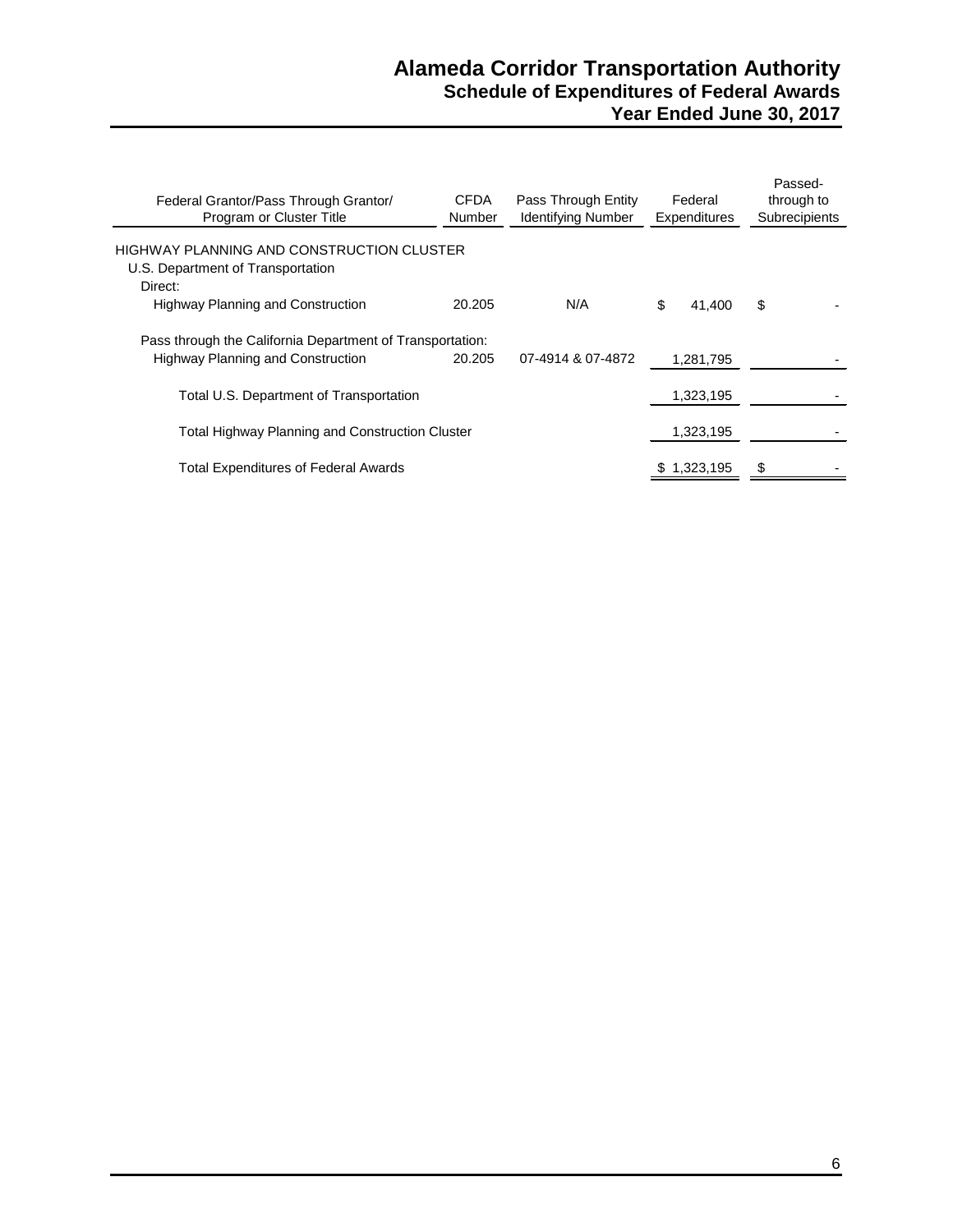#### **Note 1 – Basis of Presentation**

The accompanying Schedule of Expenditures of Federal Awards (Schedule) presents the expenditures of federal awards of the Alameda Corridor Transportation Authority (ACTA) for the year ended June 30, 2017. The information in this Schedule is presented in accordance with the requirements of Title 2 U.S. Code of Federal Regulations (CFR) Part 200, *Uniform Administrative Requirements, Cost Principles, and Audit Requirements for Federal Awards* (Uniform Guidance). Because the Schedule presents only a selected portion of the operations of ACTA, it is not intended to and does not present the net position, changes in net position, or cash flows of ACTA.

ACTA's reporting entity is defined in Note 1 of ACTA's financial statements. All federal awards from federal agencies are included in the Schedule.

#### **Note 2 – Summary of Significant Accounting Policies**

The accompanying Schedule is presented using the accrual basis of accounting, whereby eligible grant expenditures are recorded when incurred (i.e., when goods are received or services provided). Such expenditures are recognized following the cost principles in Title 2 U.S. Code of Federal Regulation (CFR) Part 200, *Uniform Administrative Requirements, Cost Principles, and Audit Requirements for Federal Awards* ("Uniform Guidance") wherein certain types of expenditures are not allowable or limited as to reimbursement. Expenditures reported include any property or equipment acquisitions incurred under federal programs. Pass-through identifying numbers are presented where available.

ACTA is not eligible to use an indirect rate on this federal award, therefore the de minimis indirect cost rate as described in 2 CFR 200.414 is not being utilized.